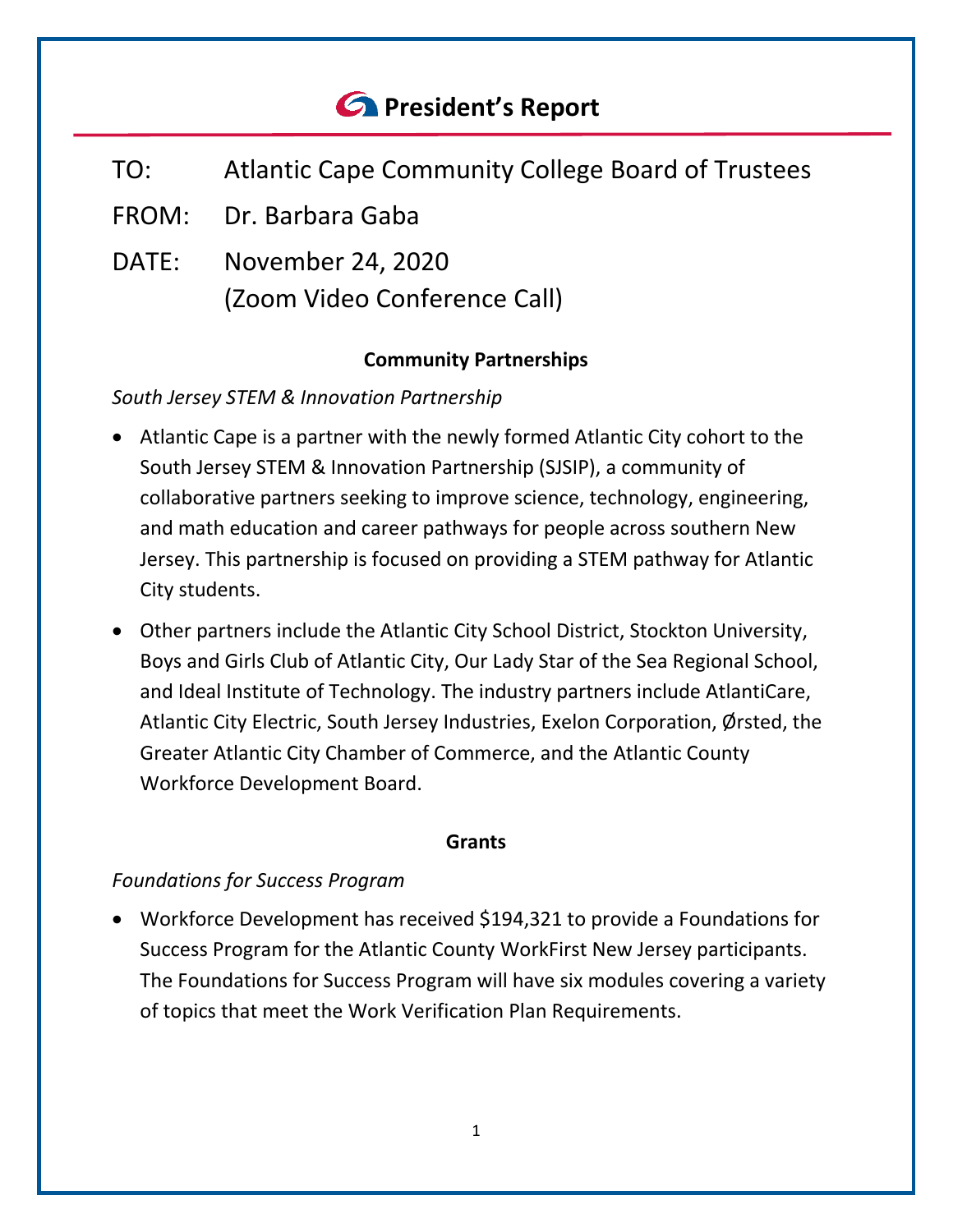#### *COVID-19 Relief Funds*

• Workforce Development has been allocated \$40,000 of grant funds through the Coronavirus Relief Fund (CRF) to assist people who have been affected by the COVID-19 Pandemic. The funds are for participants who are dislocated workers, long-term unemployed, laid off, and those self-employed who have become unemployed. Workforce Development is offering a selection of thirteen workshops, including Resume Writing and Interviewing Skills; Certified Front Desk Representative; Blackjack and Roulette; ServSafe Manager Certification; and Microsoft Word, Excel and PowerPoint.

## *COVID-19 Dislocated Worker Grant, NJ Endures*

• Workforce Development has received \$342,047 to train dislocated workers in Atlantic and Cape May counties. The program is designed to provide 66 participants with certification training. The training programs include Certified Clinical Medical Assistant; Certified Front Desk Representative; Certified Fundamentals Cook; Culinary and Cooking Professional Training Program; Emergency Medical Technician; Phlebotomy Technician; and Table Games Dealer.

## **Community Relations – Atlantic City**

#### *Atlantic City Halloween Parade*

• Atlantic Cape participated in the first annual Atlantic City Halloween Parade on Friday, October 30, 2020. The event was hosted by several city council members in Atlantic City. Congressman Jeff Van Drew and many local organizations participated in this event. Victor Moreno, Manager of Community Outreach, delivered candy to several trick-or-treaters around different neighborhoods in the Atlantic City area using the college van.

#### *Atlantic City Arts Foundation*

• Atlantic Cape's Worthington Atlantic City Campus hosted an "Atlantic City Drive-Thru Safari Theatre" sponsored by the Atlantic City Arts Foundation on November 14 and November 15, 2020. The event featured five 10-minute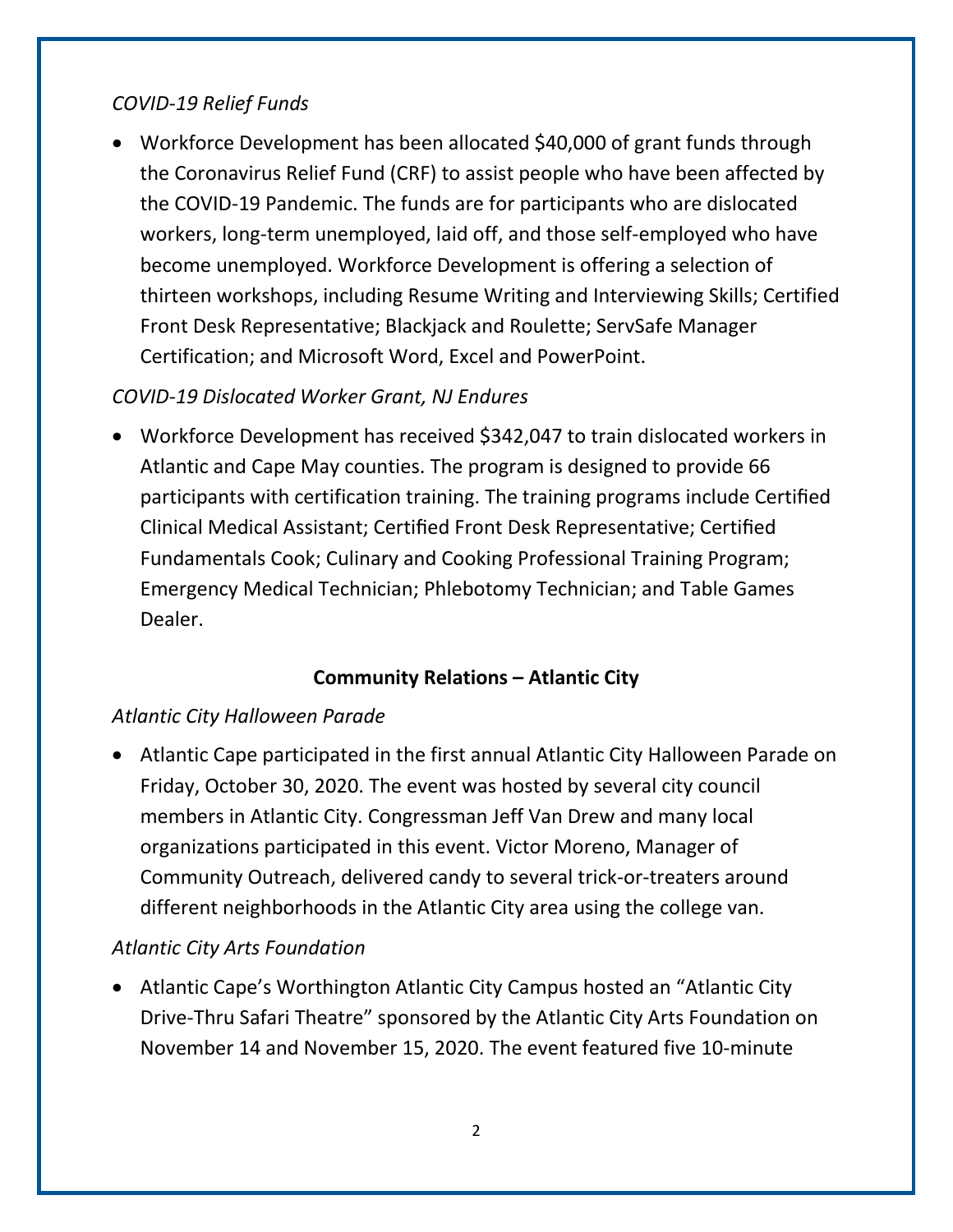original one-act plays from local playwrights and were showcased in five locations around our parking lot facilities.

## *Angels in Motion-Atlantic City*

• Atlantic Cape supported Angels in Motion's weekly outreach initiative on November 11, 2020. Atlantic Cape donated desserts, prepared by the Academy of Culinary Arts, as well as logo imprinted bags. Angels in Motion-Atlantic City is a local non-profit organization that is changing the way those suffering with the disease of addiction are treated.

# *Boys and Girls Club of Atlantic City*

• Atlantic Cape began offering a "Hands-On Financial Aid Workshop Series" at the Boys and Girls Club of Atlantic City Teen Center on November 12, 2020. The goal of these workshops is to assist local students and their parents/guardians through the financial aid process.

## *El Pueblo Unido of Atlantic City*

• Victor Moreno, Manager of Community Outreach, represented Atlantic Cape at El Pueblo Unido's information session on driver licenses for undocumented individuals in New Jersey on November 12, 2020. He presented information on the College in Spanish and provided Admissions bags with college information. El Pueblo Unido of Atlantic City is a local organization that provides support to the migrant community in Atlantic City.

## *Mexican Consulate in Philadelphia*

• Victor Moreno, Manager of Community Outreach, represented Atlantic Cape at the Mexican Consulate in Philadelphia to share college information in Spanish to the community. The information session discussed Atlantic Cape's educational opportunities and services offered to the Latino/Mexican community in the South Jersey area. The Mexican Consulate in Philadelphia provides services to Mexican nationals that reside in Atlantic and Cape May counties, from recent high school graduates to adult learners.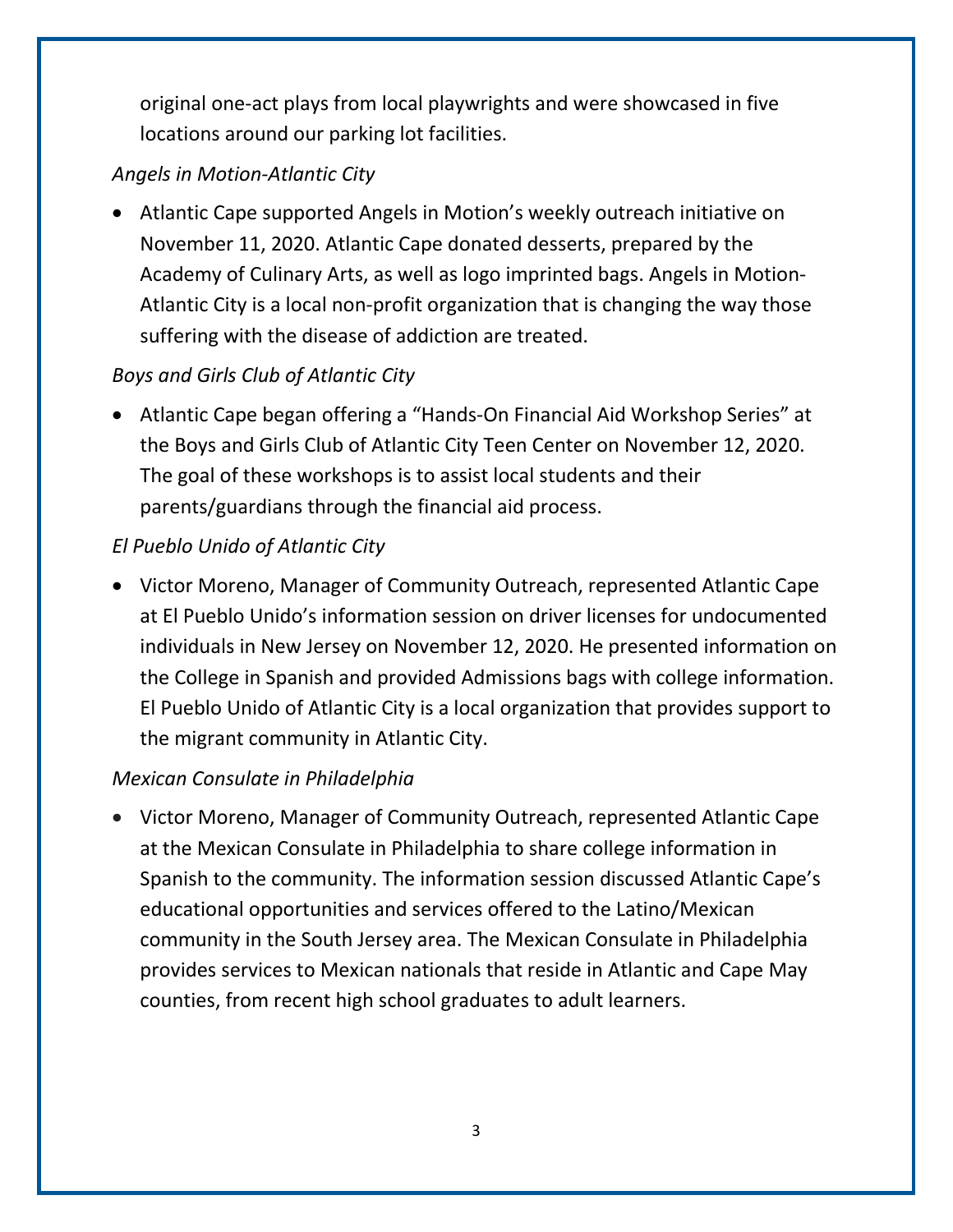#### *Atlantic City Police Department*

• The Worthington Atlantic City Campus and Clifton Sudler, Director of Public Safety & Security, welcomed the Atlantic City Police Department's Captain Rudy Lushina and the Neighborhood Coordination Officers Bethea and DuBose on November 19. The officers provided insight on college safety and security, as well as addressed community concerns.

#### **Community Relations – Cape May**

#### *Computer Skills Training for Veterans*

• The Cape May County Campus hosted basic computer skills training classes for veterans in the county. This successful program is funded by the Civilian Veterans Advisory Committee of Cape May County (CVAC). The college's Workforce Development Department created the program in collaboration with CVAC to ensure it met the needs of local veterans.

#### *Cape Assist and the Cape May County Healthy Community Coalition*

• Victor Moreno, Manager of Community Outreach, in conjunction with Dr. Tammy DeFranco, Director of Student Affairs Cape May County Campus, recorded a 20-minute virtual presentation "See Where Atlantic Cape Can Take You, Getting Started with an Affordable Degree & Career Path" for Cape Assist and the Cape May County Healthy Community Coalition's annual Peer Leadership Conference on November 18. This virtual conference is a countywide event for local middle school and high school students. The conference is a platform for teens to participate in learning activities which aid in the development of leadership skills, promote responsible citizenship, positive lifestyle, and healthy relationships. Students attend a variety of interactive workshops taught by community leaders, educators, and some high school peer leaders' groups.

#### **Public Relations**

• Dr. Gaba was a panelist on the Greater Atlantic City Chamber's *"Leadership Series: Creating an Innovative Workplace through Diversity and Inclusion"* on October 28. She spoke about Atlantic Cape's commitment to diversity, equity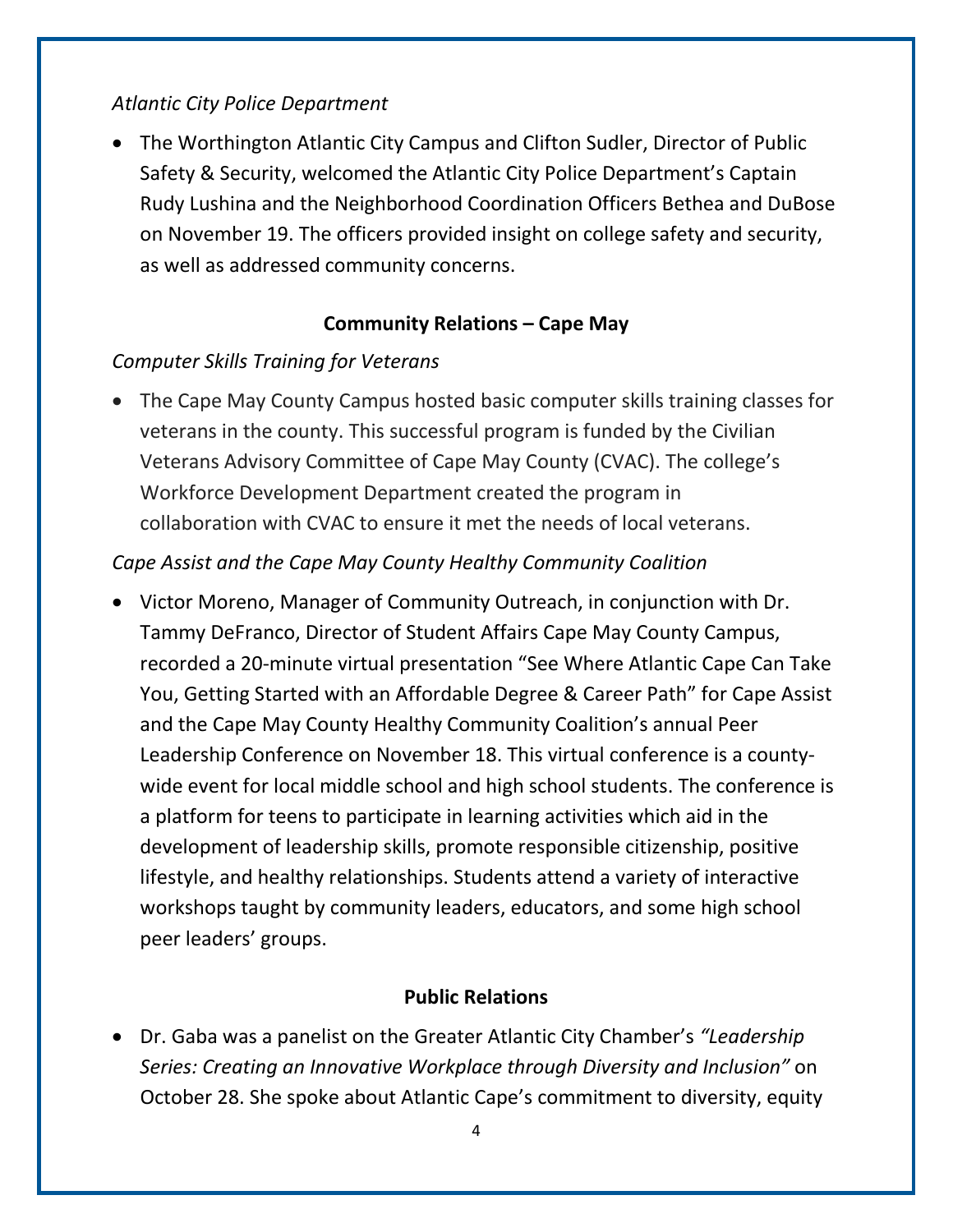and inclusion, and strategies the college undertakes to create a more equitable institution for the entire college community.

• Dean Kellett was a speaker on the *"Promise of Economic Development Opportunities with Medical Marijuana"* panel held on November 12. The panel discussion was facilitated by INSA, a cannabis company seeking to build a facility in Middle Township that will provide up to 100 new year-round jobs for Cape May County residents. Dean Kellett's comments were quoted in *[The](https://pressofatlanticcity.com/news/local/could-cannabis-bring-job-boom-to-cape/article_26f70b1c-3254-55da-9d71-67e5928914f3.html?utm_medium=social&utm_source=email&utm_campaign=user-share)  [Press of Atlantic City](https://pressofatlanticcity.com/news/local/could-cannabis-bring-job-boom-to-cape/article_26f70b1c-3254-55da-9d71-67e5928914f3.html?utm_medium=social&utm_source=email&utm_campaign=user-share)*.

#### **Professional Studies Advisory Board**

• Dr. Gaba welcomed the Professional Studies Advisory Board at their meeting on November 13. The Advisory Board is comprised of a diverse group of representatives from partner K-12 schools, colleges, and universities, as well as leaders from local businesses and industries. She spoke about the college's response to the COVID-19 pandemic; financial aid opportunities for students, including Tuition-Free College through the Community College Opportunity Grant (CCOG); and the value of the input garnered by the advisory board participants on college programming.

## **Student Support**

## *"Turkey in a Box" Food Giveaway*

• The college provided 62 complete turkey dinners for our students at all three campuses. This was a joint community effort, bringing together the college's Food Pantries, Student Engagement Department, the Atlantic Cape Community College Education Association (ACCCEA), the Community FoodBank of South Jersey, and ShopRite of Middle Township, to bring muchneeded holiday cheer to our students in need.

## *Student Government Association (SGA) - New Initiatives 2020*

• In response to COVID-19 and transitioning student engagement activities to a virtual environment, the Student Government Association began a new series of "Let's Talk Tuesdays". These virtual discussions focus on topics impacting